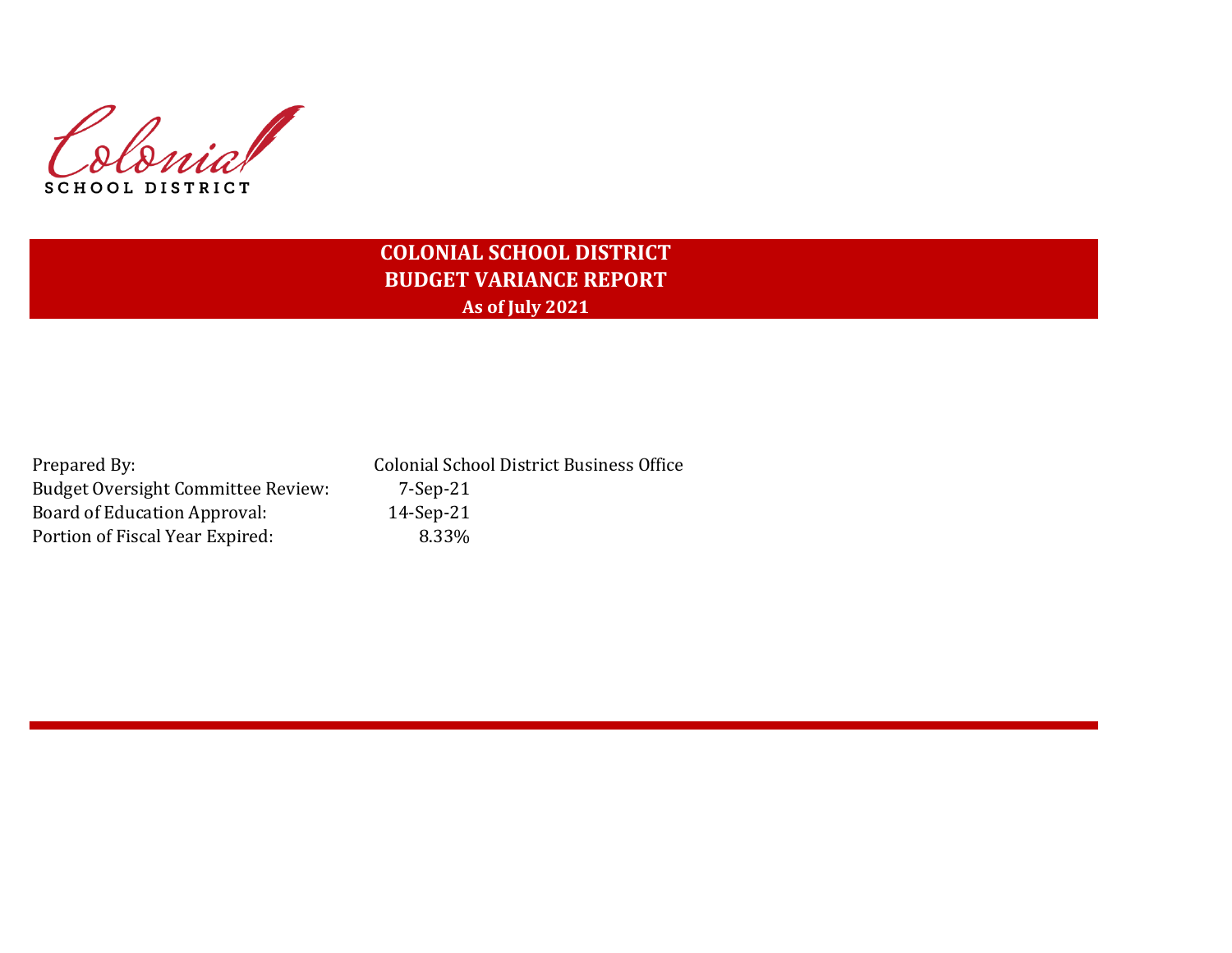| SCHOOL DISTRICT                     | <b>Board</b><br>Approved | Receipt       | <b>Percent</b>  |                   |
|-------------------------------------|--------------------------|---------------|-----------------|-------------------|
|                                     | <b>Budget</b>            | to Date       | <b>Received</b> | <b>Variance</b>   |
| <b>DISCRETIONARY STATE REVENUE</b>  |                          |               |                 |                   |
| Division II, AOC                    | 2,222,769                | 330,544.00    | 14.87%          | (1,892,225.00)    |
| Division III, Equalization          | 5,107,237                | 4,599,001.00  | 90.05%          | (508, 236.00)     |
| <b>Educational Sustainment Fund</b> | 2,063,983                | 1,876,348.00  | 90.91%          | (187, 635.00)     |
| <b>SUBTOTAL</b>                     | 9,393,989                | 6,805,893.00  | 72.45%          | (2,588,096.00)    |
| <b>RESTRICTED STATE REVENUE</b>     |                          |               |                 |                   |
| Formula Salaries & OEC's            | 75,420,954               | 69,983,803.00 | 92.79%          | (5,437,151.00)    |
| Cafeteria Salaries                  | 3,100,000                | 1,372,210.00  | 44.26%          | (1,727,790.00)    |
| Division II, AOC - Voc              |                          | 121,014.00    | $0.00\%$        | 121,014.00        |
| Division II, Energy                 | 1,366,920                | 1,684,783.00  | 123.25%         | 317,863.00        |
| <b>State Transportation</b>         | 7,050,000                | 3,571,686.00  | 50.66%          | (3,478,314.00)    |
| Drivers Ed.                         |                          | 33,080.00     | 0.00%           | 33,080.00         |
| <b>Unique Alternative</b>           | 560,000                  | 277,935.00    | 49.63%          | (282,065.00)      |
| <b>Related Services</b>             |                          | 393.00        | #DIV/0!         | 393.00            |
| <b>Professional Development</b>     |                          | 57,460.00     | $0.00\%$        | 57,460.00         |
| <b>Technology Block Grant</b>       |                          | 251,119.00    | $0.00\%$        | 251,119.00        |
| <b>Student Success Block Grant</b>  | 330,148                  | 330,148.00    | 100.00%         |                   |
| Opportunity funding                 | 3,292,567                | 1,261,142.00  | 38.30%          | (2,031,425.00)    |
| <b>Other State Revenue</b>          | 345,512                  | 4,005.00      | 1.16%           | (341, 507.00)     |
| John G. Leach                       | 8,762,875                | 7,940,832.00  | 90.62%          | (822, 043.00)     |
| ECAP (Pre-K State grant)            | 285,600                  | 285,600.00    | 100.00%         |                   |
| Minor Capital Improvements          | 933,168                  |               | 0.00%           | (933, 168.00)     |
| <b>SUBTOTAL</b>                     | 101,447,744              | 87,175,210.00 | 85.93%          | (14, 272, 534.00) |
| Operational budget reduction        | (1,938,690)              |               |                 |                   |
| <b>TOTAL STATE REVENUE</b>          | 110,841,733              | 93,981,103.00 | 84.79%          | (16,860,630.00)   |
|                                     |                          |               |                 |                   |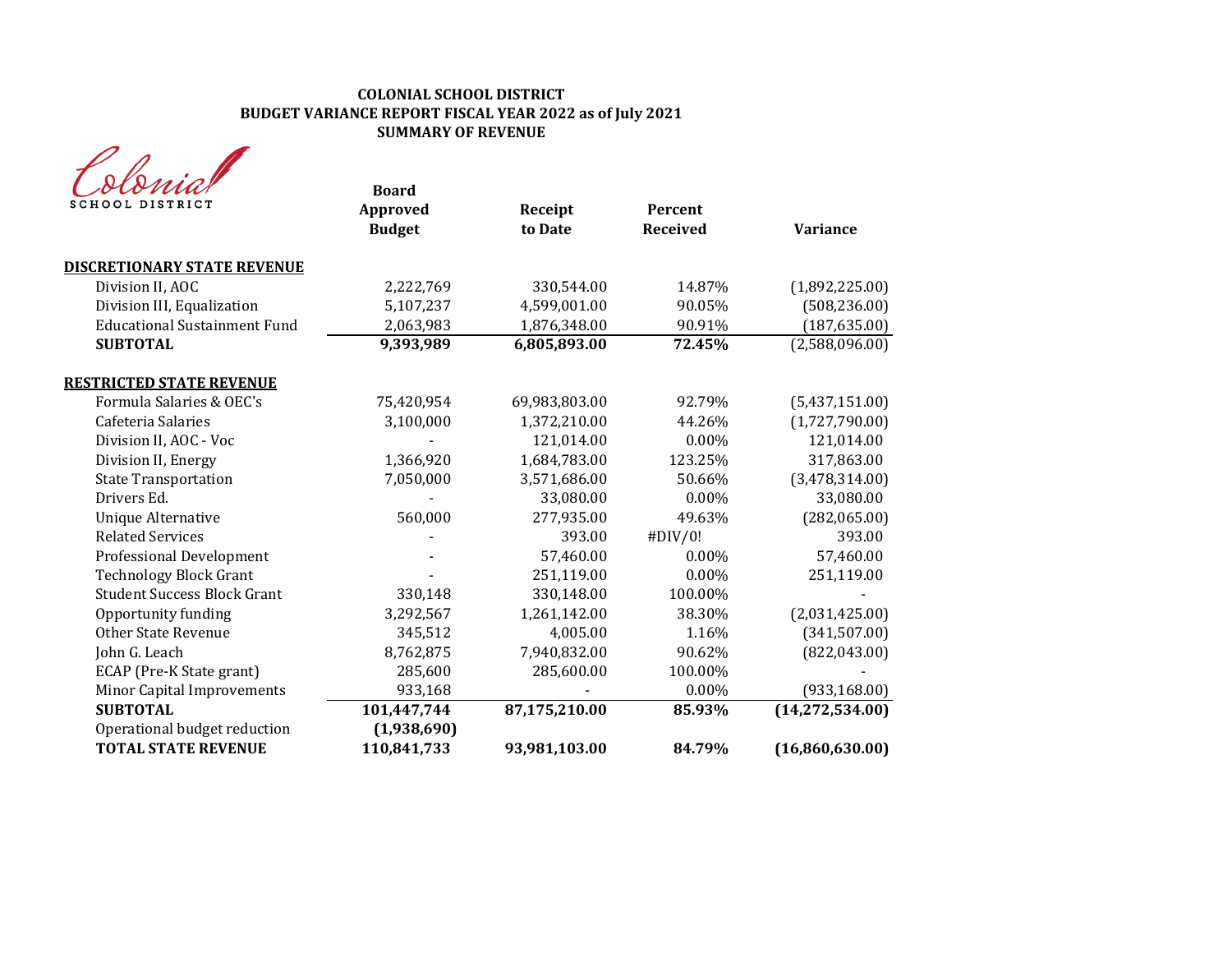| ma              |
|-----------------|
| SCHOOL DISTRICT |

| MU<br><b>SCHOOL DISTRICT</b>        | <b>Board</b><br><b>Approved</b><br><b>Budget</b> | Receipt<br>to Date | Percent<br><b>Received</b> | <b>Variance</b>   |
|-------------------------------------|--------------------------------------------------|--------------------|----------------------------|-------------------|
| <b>DISCRETIONARY LOCAL REVENUE</b>  |                                                  |                    |                            |                   |
| <b>Current Expense Tax Receipts</b> | 48,557,940                                       | 76,715.48          | 0.16%                      | (48, 481, 224.52) |
| Interest                            | 820,000                                          |                    | 0.00%                      | (820,000.00)      |
| <b>Athletic Receipts</b>            | 5,000                                            |                    | 0.00%                      | (5,000.00)        |
| <b>Indirect Costs</b>               | 116,841                                          |                    | $0.00\%$                   | (116, 841.00)     |
| <b>CSCRP</b>                        | 32,000                                           |                    | $0.00\%$                   | (32,000.00)       |
| <b>Building Rental</b>              | 5,000                                            |                    | 0.00%                      | (5,000.00)        |
| <b>SUBTOTAL</b>                     | 49,536,781                                       | 76,715.48          | 0.15%                      | (49, 460, 065.52) |
| <b>RESTRICTED LOCAL REVENUE</b>     |                                                  |                    |                            |                   |
| Debt Service Tax Receipts           | 3,702,830                                        | 10,381.66          | 0.28%                      | (3,692,448.34)    |
| <b>Tuition Tax Receipts</b>         | 6,728,774                                        | 25,094.10          | 0.37%                      | (6,703,679.90)    |
| John G. Leach (tuition revenue)     | 4,750,000                                        |                    | $0.00\%$                   | (4,750,000.00)    |
| Minor Capital Tax Receipts          | 2,462,382                                        | 6,175.66           | 0.25%                      | (2,456,206.34)    |
| <b>Technology Maintenance Match</b> | 469,025                                          |                    | $0.00\%$                   | (469, 025.00)     |
| Cafeteria                           | 5,550,000                                        | 436,987.92         | 7.87%                      | (5, 113, 012.08)  |
| Donations                           | 30,000                                           |                    | 0.00%                      | (30,000.00)       |
| E3 Grant                            | 2,000,000                                        |                    | 0.00%                      | (2,000,000.00)    |
| Other Local Revenue                 | 220,000                                          | 11,745.71          | 5.34%                      | (208, 254.29)     |
| <b>SUBTOTAL</b>                     | 25,913,011                                       | 490,385.05         | 1.89%                      | (25, 422, 625.95) |
| <b>OTHER LOCAL FUNDS</b>            |                                                  |                    |                            |                   |
| Charter                             | (6,200,000)                                      |                    | 0.00%                      | 6,200,000.00      |
| Choice                              | (1,050,000)                                      |                    | 0.00%                      | 1,050,000.00      |
| Reserve funds                       | (1, 307, 585)                                    |                    | 0.00%                      | 1,307,585.00      |
| <b>SUBTOTAL</b>                     | (8,557,585)                                      |                    | $0.00\%$                   | 8,557,585.00      |
| <b>TOTAL LOCAL REVENUE</b>          | 66,892,207                                       | 567,100.53         | 0.85%                      | (66, 325, 106.47) |

- 1990 - 1990 - 1991<br>1991 - 1992 - 1992 - 1992 - 1992 - 1992 - 1992 - 1992 - 1992 - 1992 - 1992 - 1992 - 1992 - 1992 - 1992 - 1992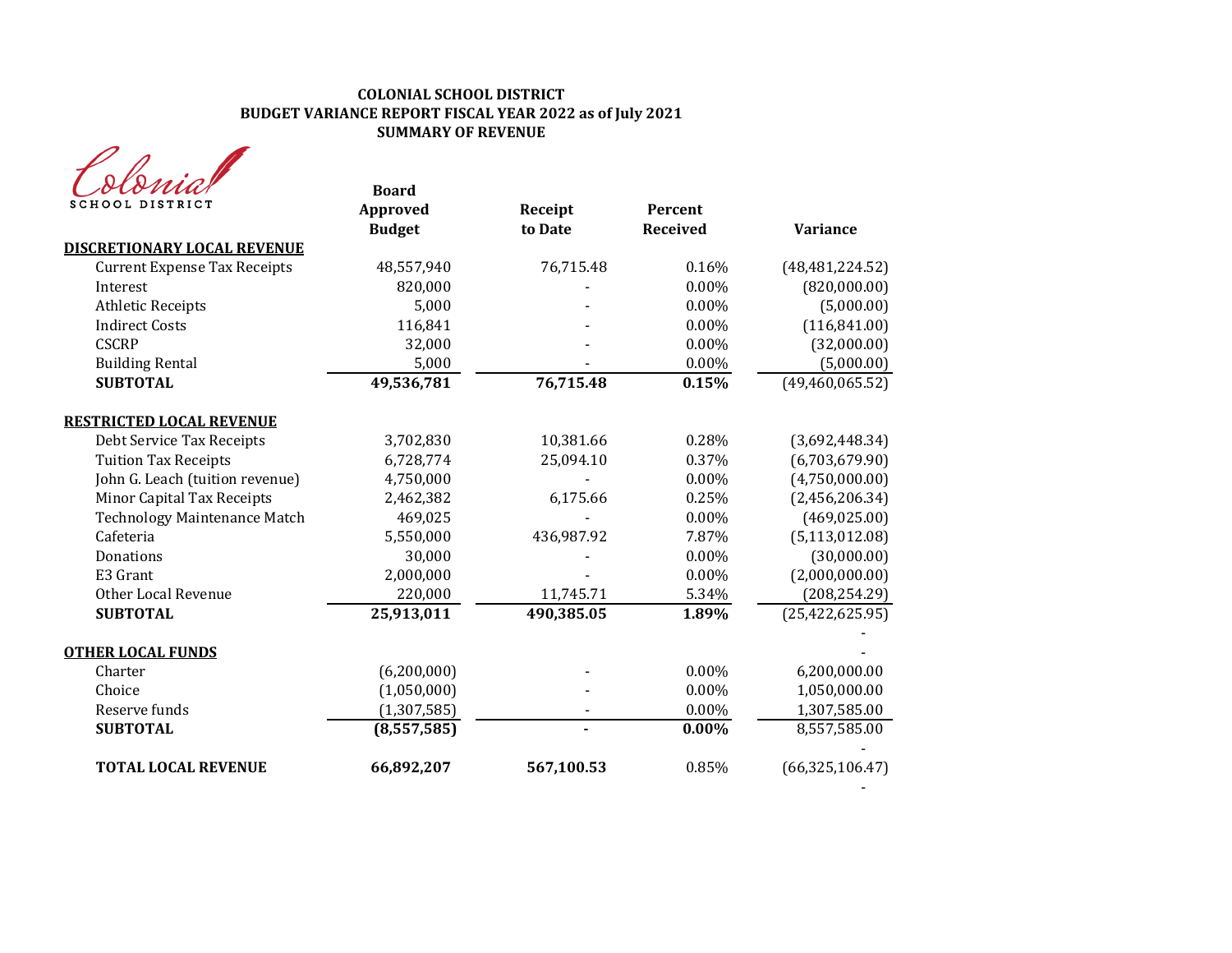| MUA             |
|-----------------|
| SCHOOL DISTRICT |

| stonia<br><b>SCHOOL DISTRICT</b> | <b>Board</b><br>Approved | Receipt                  | Percent         |                   |
|----------------------------------|--------------------------|--------------------------|-----------------|-------------------|
|                                  | <b>Budget</b>            | to Date                  | <b>Received</b> | <b>Variance</b>   |
| <b>FEDERAL REVENUE</b>           |                          |                          |                 |                   |
| <b>IDEA Part B</b>               | 2,799,752                |                          | $0.00\%$        | (2,799,752.00)    |
| <b>IDEA</b> Pre-K                | 120,079                  |                          | $0.00\%$        | (120,079.00)      |
| Title I                          | 3,958,086                | $\overline{\phantom{a}}$ | $0.00\%$        | (3,958,086.00)    |
| Title II                         | 711.986                  |                          | $0.00\%$        | (711, 986.00)     |
| Title III                        | 108,020                  | $\overline{\phantom{a}}$ | $0.00\%$        | (108, 020.00)     |
| Perkins                          | 252,670                  |                          | $0.00\%$        | (252, 670.00)     |
| Title IV                         | 459,218                  |                          | $0.00\%$        | (459, 218.00)     |
| Other Federal Funds              | 399,021                  |                          | $0.00\%$        | (399, 021.00)     |
| <b>TOTAL FEDERAL REVENUE</b>     | 8,808,832                |                          | $0.00\%$        | (8,808,832.00)    |
| <b>TOTAL REVENUE</b>             | 186.542.772              | 94.548.203.53            | 50.68%          | (91, 994, 568.47) |
|                                  |                          |                          |                 |                   |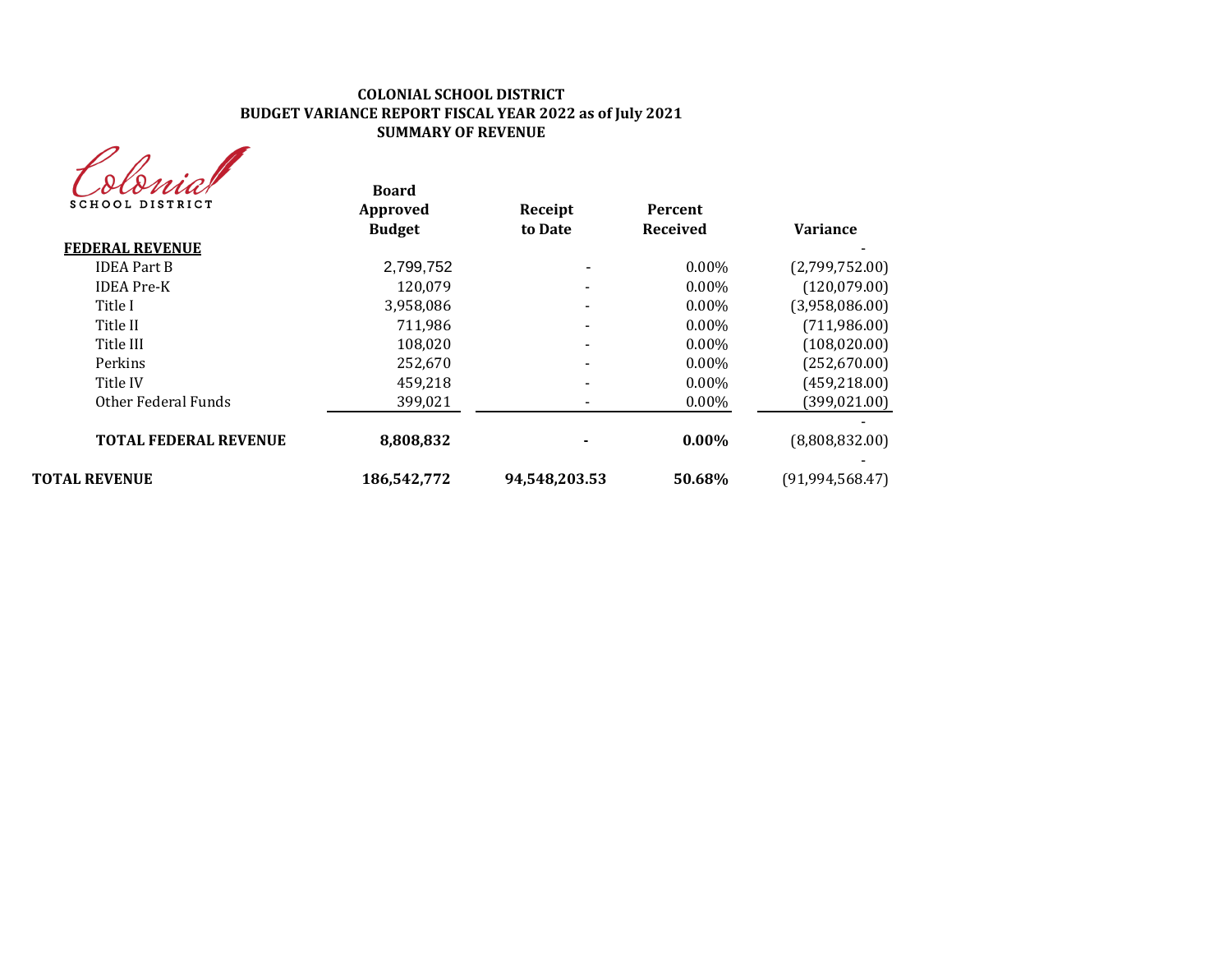

|                     |         | <b>SCHOOL DISTRICT</b>              | <b>Board</b><br>Approved |             |                     | Remaining      | Percent   | Percent |
|---------------------|---------|-------------------------------------|--------------------------|-------------|---------------------|----------------|-----------|---------|
| <b>EXPENDITURES</b> |         |                                     | <b>Budget</b>            | Encumbrance | <b>Expenditures</b> | <b>Balance</b> | Obligated | Spent   |
| Operating           | Program |                                     |                          |             |                     |                |           |         |
|                     |         | <b>DISCRETIONARY SCHOOL BUDGETS</b> |                          |             |                     |                |           |         |
| 9340410A            | 95437   | Carrie Downie Library               | 2,651                    |             |                     | 2,651.00       | $0.00\%$  | 0.00%   |
| 9340410A            | 99999   | Carrie Downie Elementary            | 43,060                   | 2,102.78    | 392.76              | 40,564.46      | 5.80%     | 0.91%   |
| 9340412A            | 95437   | Castle Hills Library                | 4,004                    |             |                     | 4,004.00       | 0.00%     | 0.00%   |
| 9340412A            | 99999   | Castle Hills Elementary             | 64,235                   | 7,136.25    | 231.10              | 56,867.65      | 11.47%    | 0.36%   |
| 9340418A            | 95437   | Pleasantville Library               | 2,750                    |             |                     | 2,750.00       | 0.00%     | 0.00%   |
| 9340418A            | 99999   | Pleasantville Elementary            | 44,135                   |             |                     | 44,135.00      | 0.00%     | 0.00%   |
| 9340420A            | 95437   | Wilmington Manor Library            | 2,223                    |             |                     | 2,223.00       | 0.00%     | 0.00%   |
| 9340420A            | 99999   | Wilmington Manor Elementary         | 37,075                   | 926.60      |                     | 36,148.40      | 2.50%     | 0.00%   |
| 9340420A            | 95021   | Virtual Academy @ Wilm Manor        | 33,272                   |             |                     | 33,272.00      | $0.00\%$  | 0.00%   |
| 9340422A            | 95437   | Wilbur Library                      | 8,279                    |             |                     | 8,279.00       | 0.00%     | 0.00%   |
| 9340422A            | 99999   | Wilbur Elementary                   | 132,977                  | 5,098.92    | 774.04              | 127,104.04     | 4.42%     | 0.58%   |
| 9340427A            | 95437   | Southern Library                    | 5,871                    | 90.00       |                     | 5,781.00       | 1.53%     | 0.00%   |
| 9340427A            | 99999   | Southern Elementary                 | 96,199                   | 90.00       | 1,212.86            | 94,896.14      | 1.35%     | 1.26%   |
| 9340432A            | 95437   | New Castle Library                  | 3,527                    |             |                     | 3,527.00       | 0.00%     | 0.00%   |
| 9340432A            | 99999   | New Castle Elementary               | 57,219                   | 2,062.58    |                     | 55,156.42      | 3.60%     | 0.00%   |
| 9340456A            | 95437   | Eisenberg Library                   | 3,328                    |             |                     | 3,328.00       | 0.00%     | 0.00%   |
| 9340456A            | 99999   | <b>Eisenberg Elementary</b>         | 53,956                   |             |                     | 53,956.00      | 0.00%     | 0.00%   |
| 9340470A            | 95437   | <b>Gunning Bedford Library</b>      | 7,617                    |             |                     | 7,617.00       | 0.00%     | 0.00%   |
| 9340470A            | 99999   | <b>Gunning Bedford Middle</b>       | 131,073                  | 12,127.11   | 2,644.06            | 116,301.83     | 11.27%    | 2.02%   |
| 9340474A            | 95437   | George Read Library                 | 5,401                    |             |                     | 5,401.00       | 0.00%     | 0.00%   |
| 9340474A            | 99999   | George Read Middle                  | 96,704                   | 4,017.19    | 1,050.66            | 91,636.15      | 5.24%     | 1.09%   |
| 9340476A            | 95437   | McCullough Library                  | 5,423                    |             |                     | 5,423.00       | 0.00%     | 0.00%   |
| 9340476A            | 99999   | McCullough Middle                   | 97,905                   | 333.11      | 158.54              | 97,413.35      | 0.50%     | 0.16%   |
| 9340490A            | 95048   | William Penn - ROTC                 | 4,750                    |             |                     | 4,750.00       | 0.00%     | 0.00%   |
| 9340490A            | 95073   | William Penn - Music Choir          | 23,555                   |             | 552.88              | 23,002.12      | 2.35%     | 2.35%   |
| 9340490A            | 95437   | William Penn - Library              | 16,367                   |             | 1,465.38            | 14,901.62      | 8.95%     | 8.95%   |
| 9340490A            | 95468   | William Penn - Summer School        | 7,310                    |             |                     | 7,310.00       | 0.00%     | 0.00%   |
| 9340490A            | 95602   | William Penn - Athletics            | 147,250                  |             | 6,994.89            | 140,255.11     | 4.75%     | 4.75%   |
| 9340490A            | 99999   | William Penn High School            | 267,415                  | 3,559.56    | 3,586.84            | 260,268.60     | 2.67%     | 1.34%   |
| 9340490A            | 95021   | <b>WPHS Virtual</b>                 | 21,927                   |             |                     | 21,927.00      | 0.00%     | 0.00%   |
|                     |         | <b>SUBTOTAL</b>                     | 1,427,458                | 37,544.10   | 19,064.01           | 1,370,849.89   | 3.97%     | 1.34%   |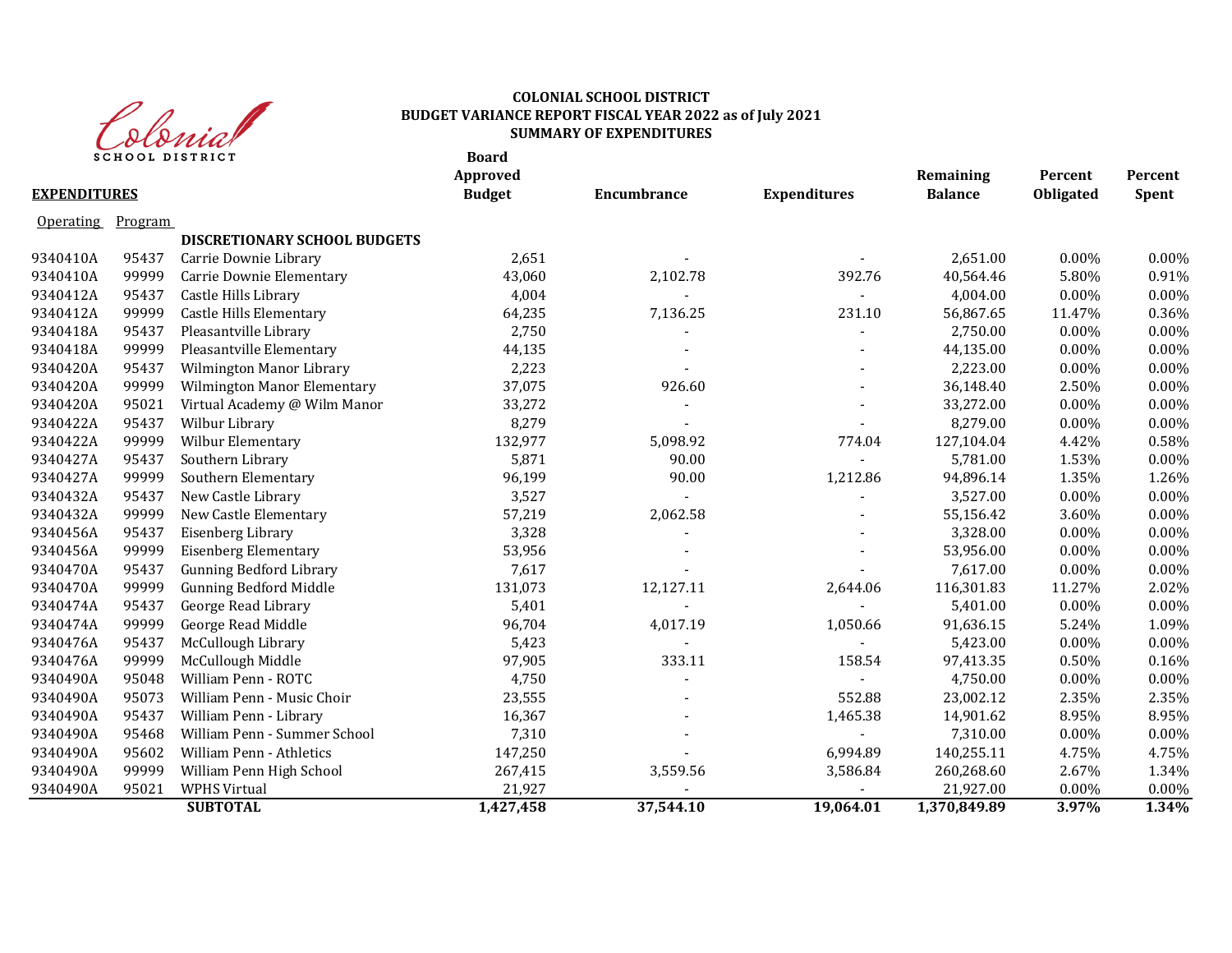

**Board**

| <b>EXPENDITURES</b> |       |                                           | Approved<br><b>Budget</b> | Encumbrance  | <b>Expenditures</b> | Remaining<br><b>Balance</b> | Percent<br><b>Obligated</b> | Percent<br>Spent |
|---------------------|-------|-------------------------------------------|---------------------------|--------------|---------------------|-----------------------------|-----------------------------|------------------|
|                     |       | DISCRETIONARY DIVISION/DEPARTMENT BUDGETS |                           |              |                     |                             |                             |                  |
| 99900000            | 99999 | Board of Education                        | 29,450                    |              |                     | 29,450.00                   | 0.00%                       | 0.00%            |
| 99900100            | 99999 | Legal                                     | 104,500                   | 100,000.00   |                     | 4,500.00                    | 95.69%                      | 0.00%            |
| 99900300            | 95228 | Substitutes & Homebound                   | 641,250                   |              | 37,048.27           | 604,201.73                  | 5.78%                       | 5.78%            |
| 99900300            | 95494 | Teacher of the Year                       | 11,875                    |              |                     | 11,875.00                   | 0.00%                       | 0.00%            |
| 99900300            | 99999 | <b>General District Expenses</b>          | 977,758                   |              |                     | 977,758.00                  | 0.00%                       | 0.00%            |
| 99910000            | 95052 | Marketing                                 | 82,570                    |              | 3,243.34            | 79,326.66                   | 3.93%                       | 3.93%            |
| 99910000            | 99999 | <b>Public Communications</b>              | 19,190                    |              |                     | 19,190.00                   | 0.00%                       | 0.00%            |
| 99910010            | 95411 | Copy Center                               | 223,250                   | 222,126.20   | 36,357.54           | (35, 233.74)                | 115.78%                     | 16.29%           |
| 99910010            | 99999 | District Administration                   | 237,975                   |              | 8,929.33            | 229,045.67                  | 3.75%                       | 3.75%            |
| 99910010            | 95405 | District Choice                           | 3,800                     |              |                     | 3,800.00                    | 0.00%                       | 0.00%            |
| 99910100            | 99999 | Superintendent                            | 41,040                    |              |                     | 45,440.00                   | 0.00%                       | 0.00%            |
| 99970600            | 95060 | Preschool Expansion                       | 115,425                   |              | 940.60              | 114,484.40                  | 0.81%                       | 0.81%            |
| 99970675            | 95430 | <b>Elementary Wellness</b>                | 85,000                    |              |                     | 85,000.00                   | $0.00\%$                    | 0.00%            |
| 99920000            | 99999 | Curriculum/Instruction                    | 106,875                   |              |                     | 106,875.00                  | 0.00%                       | 0.00%            |
| 99920000            | 95435 | Common Core/Curriculum                    | 213,750                   |              |                     | 213,750.00                  | $0.00\%$                    | 0.00%            |
| 99920000            | 90850 | Music/Art Curriculum                      | 38,475                    |              | 218.62              | 38,256.38                   | 0.57%                       | 0.57%            |
| 99920100            | 99999 | <b>Discipline Programs</b>                | 158,175                   |              |                     | 158,175.00                  | 0.00%                       | 0.00%            |
| 99920110            | 99519 | Security/Constables                       | 565,250                   | 34,560.00    | 34,743.40           | 495,946.60                  | 12.26%                      | 6.15%            |
| 99920700            | 99999 | Middle school Athletics                   | 51,300                    |              |                     | 51,300.00                   | 0.00%                       | 0.00%            |
| 99930300            | 99999 | <b>Student Services</b>                   | 17,100                    |              | 875.42              | 16,224.58                   | 5.12%                       | 5.12%            |
| 99930400            | 99999 | <b>Behavioral Health</b>                  | 17,100                    | 99.00        |                     | 17,001.00                   | 0.58%                       | 0.00%            |
| 99940000            | 99999 | <b>Business Office</b>                    | 36,167                    |              | 3,000.00            | 33,167.00                   | 8.29%                       | 8.29%            |
| 99940400            | 99999 | Local Salaries & Benefits                 | 39,432,702                |              | 4,678,399.32        | 34,754,302.68               | 11.86%                      | 11.86%           |
| 99950000            | 99999 | Personnel                                 | 39,330                    | 1,743.87     | 86.90               | 37,499.23                   | 4.65%                       | 0.22%            |
| 99940050            | 99999 | <b>Facilities Maintenance</b>             | 1,045,000                 | 420,782.33   | 54,485.38           | 569,732.29                  | 45.48%                      | 5.21%            |
| 99960200            | 99531 | <b>Custodial Services</b>                 | 475,000                   | 251,691.66   | 41,810.07           | 181,498.27                  | 61.79%                      | 8.80%            |
| 99970680            | 99999 | <b>School Supervision</b>                 | 51,300                    |              | 180.00              | 51,120.00                   | 0.35%                       | 0.35%            |
| 99970680            | 95488 | <b>Visiting Teachers</b>                  | 3,420                     |              | 305.01              | 3,114.99                    | 8.92%                       | 8.92%            |
|                     |       | SUBTOTAL - DISCRETIONARY                  | 44,824,027                | 1,031,003.06 | 4,900,623.20        | 38,896,800.74               | 13.23%                      | 10.93%           |
|                     |       | RESTRICTED FUNDING WITH LOCAL INVESTMENT  |                           |              |                     |                             |                             |                  |
| 99940810            | 99999 | Tech Equipment & Repair                   | 2,062,500                 | 1,868.00     | 38,393.05           | 2,022,238.95                | 1.95%                       | 1.86%            |
| 99960200            | 95419 | Energy/Utilities                          | 1,896,000                 | 246,319.95   | 21,645.29           | 1,628,034.76                | 14.13%                      | 1.14%            |
| 99960400            | 99999 | Transportation                            | 8,400,000                 | 241,041.09   | 646,292.61          | 7,512,666.30                | 10.56%                      | 7.69%            |
|                     |       | SUBTOTAL - RESTRICTED/LOCAL               | 12,358,500                | 489,229.04   | 706,330.95          | 11,162,940.01               | 9.67%                       | 5.72%            |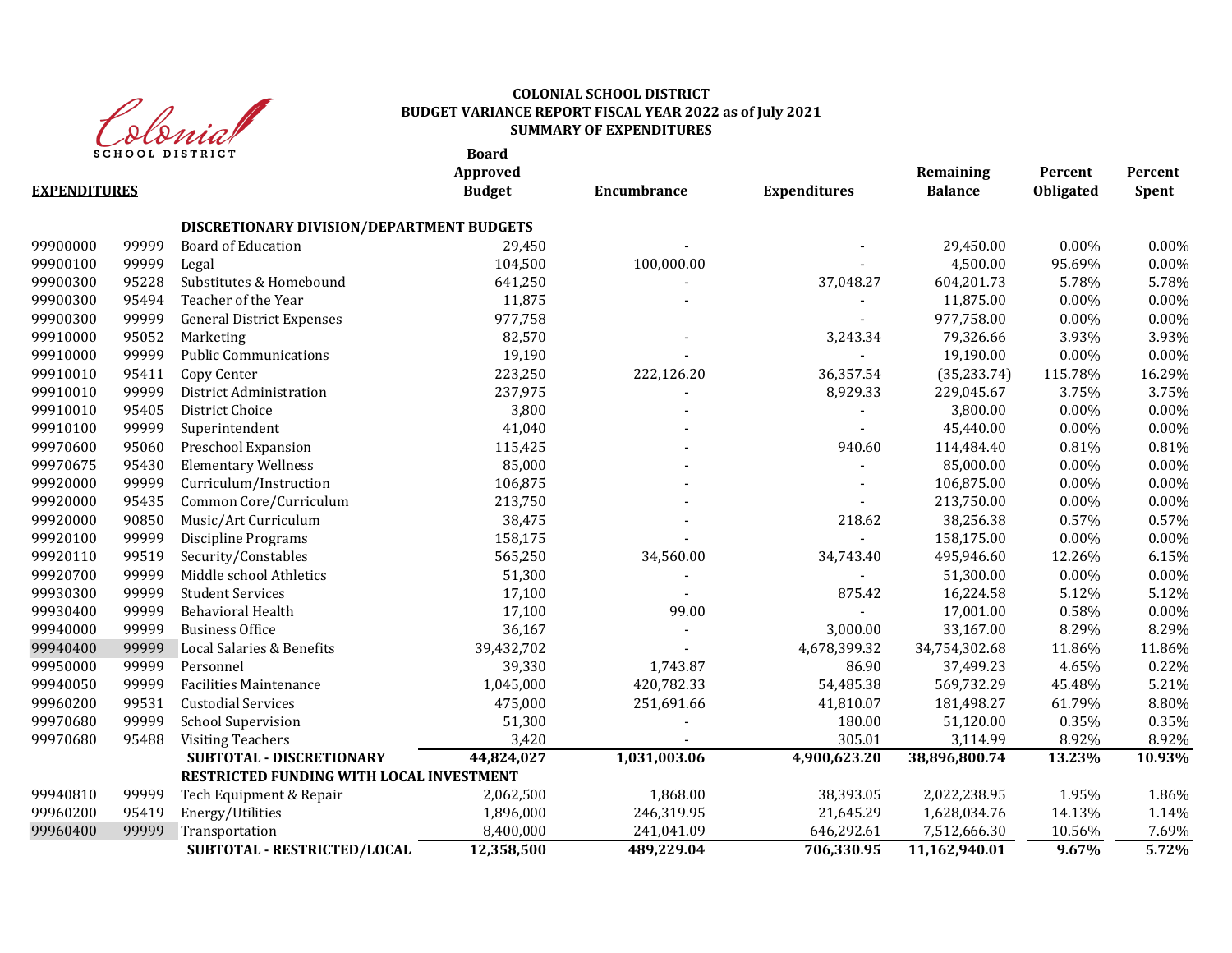

**Board**

|                     |       |                                      | Approved      |                          |                     | Remaining      | Percent          | Percent      |
|---------------------|-------|--------------------------------------|---------------|--------------------------|---------------------|----------------|------------------|--------------|
| <b>EXPENDITURES</b> |       |                                      | <b>Budget</b> | Encumbrance              | <b>Expenditures</b> | <b>Balance</b> | <b>Obligated</b> | <b>Spent</b> |
|                     |       | <b>OTHER RESTRICTED BUDGETS</b>      |               |                          |                     |                |                  |              |
| 99920200            | 99999 | Extra Time                           | 270,000       |                          | 4,299.10            | 265,700.90     | 1.59%            | 1.59%        |
| 99920500            | 99999 | Professional Development             | 110,362       |                          | 7,709.05            | 102,652.95     | 6.99%            | 6.99%        |
| 99920800            | 99999 | <b>Drivers Education</b>             | 25,172        | 1,669.18                 | 750.66              | 22,752.16      | 9.61%            | 2.98%        |
| 99921000            | 95512 | <b>Opportunity Funds Personnel</b>   | 1,456,000     |                          | 50,445.52           | 1,405,554.48   | 3.46%            | 3.46%        |
| 99921000            | 99999 | <b>Opportunity Funds Programming</b> | 1,646,946     | 192,000.00               |                     | 1,454,946.00   | 11.66%           | $0.00\%$     |
| 99921000            | 95063 | Opp Funds Mental Health & Reading    | 1,001,367     |                          | 10,171.02           | 991,195.98     | 1.02%            | 1.02%        |
| 99940200            | 99999 | Division I Salaries                  | 75,420,954    |                          | 8,560,985.77        | 66,859,968.23  | 11.35%           | 11.35%       |
| 99940300            | 99999 | Division II Vocational               | 160,545       | 99.00                    |                     | 160,446.00     | $0.06\%$         | 0.00%        |
| 99940410            | 95037 | Spanish Immersion                    | 19,229        |                          |                     | 19,229.00      | $0.00\%$         | 0.00%        |
| 99940410            | 95005 | Chinese Immersion                    | 19,229        |                          |                     | 19,229.00      | $0.00\%$         | $0.00\%$     |
| 99940410            | 99999 | Competitive Grants - State           | 125,000       | $\overline{\phantom{a}}$ |                     | 125,000.00     | $0.00\%$         | 0.00%        |
| 99940500            | 99999 | Federal Funds                        | 8,517,831     | $\overline{\phantom{0}}$ |                     | 8,517,831.00   | $0.00\%$         | 0.00%        |
| 99940700            | 99999 | Private Grants/Donations             | 25,000        |                          |                     | 25,000.00      | $0.00\%$         | 0.00%        |
| 99960000            | 99999 | <b>Child Nutrition Operations</b>    | 8,748,000     | 1,548.91                 | 909,006.79          | 7,837,444.30   | 10.41%           | 10.39%       |
| 99970000            | 99999 | Debt Service                         | 4,165,170     |                          |                     | 4,165,170.00   | $0.00\%$         | $0.00\%$     |
| 99970680            | 95063 | SSBG K-4 Reading                     | 429,192       |                          | 79,000.63           | 350,191.37     | 18.41%           | 18.41%       |
| 99990050            | 99999 | E3 Grant                             | 1,976,000     |                          | 284,508.31          | 1,691,491.69   | 14.40%           | 14.40%       |
| 99970200            | 99999 | Minor Capital                        | 1,555,280     | 92,710.00                |                     | 1,462,570.00   | 5.96%            | 0.00%        |
| 99970600            | 99768 | ECAP (State Pre-K grant)             | 285,600       |                          | 2,698.68            | 282,901.32     | 0.94%            | 0.94%        |
|                     |       | <b>SUBTOTAL - RESTRICTED</b>         | 105,956,877   | 288,027.09               | 9,909,575.53        | 95,759,274.38  | 9.62%            | 9.35%        |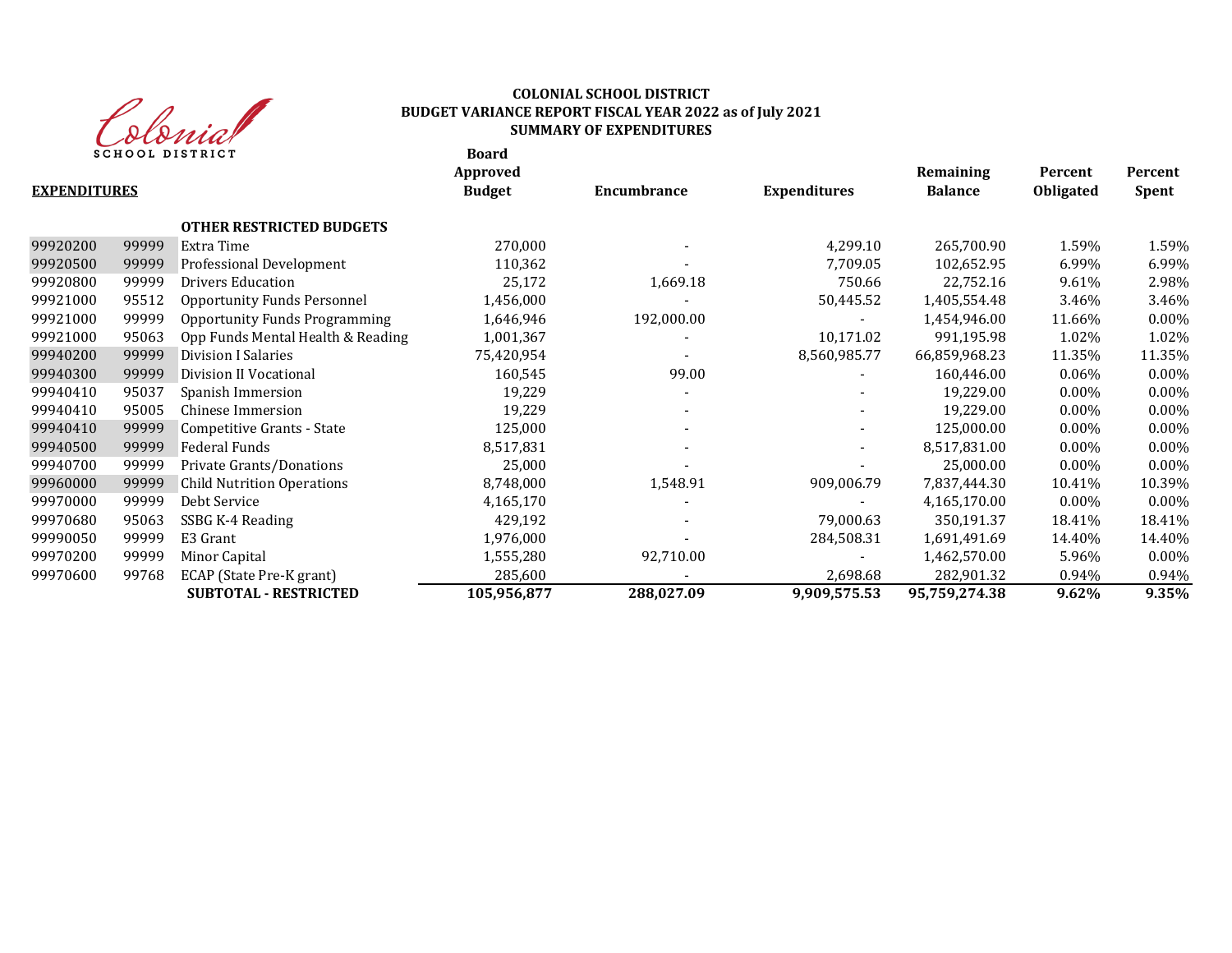

**Board**

| <b>EXPENDITURES</b>       |       |                                                           | Approved<br><b>Budget</b> | Encumbrance | <b>Expenditures</b> | Remaining<br><b>Balance</b> | Percent<br><b>Obligated</b> | Percent<br><b>Spent</b> |
|---------------------------|-------|-----------------------------------------------------------|---------------------------|-------------|---------------------|-----------------------------|-----------------------------|-------------------------|
|                           |       | <b>RESTRICTED TUITION FUNDED BUDGETS</b>                  |                           |             |                     |                             |                             |                         |
| 99970600                  | 95030 | Preschool                                                 | 76,005                    | 2,891.45    | 2,067.08            | 71,046.47                   | 6.52%                       | 2.72%                   |
| 99970600                  | 99532 | PreK General Expenses                                     | 769,500                   |             | 79,510.49           | 689,989.51                  | 10.33%                      | 10.33%                  |
| 9340427A                  | 95521 | Southern Special Programs                                 | 104,612                   | 2,199.58    |                     | 102,412.42                  | 2.10%                       | $0.00\%$                |
| 9340470A                  | 95521 | <b>GB</b> Special Programs                                | 75,695                    | 3,563.72    |                     | 72,131.28                   | 4.71%                       | $0.00\%$                |
| 9340490A                  | 95207 | WPHS CASL                                                 | 33,300                    |             |                     | 33,300.00                   | $0.00\%$                    | $0.00\%$                |
| 9340522A                  | 99532 | <b>Wallin General Expenses</b>                            | 793,250                   | 14,802.45   | 89,786.19           | 688,661.36                  | 13.18%                      | 11.32%                  |
| 9340522A                  | 99999 | <b>Wallin Principal</b>                                   | 33,686                    |             | 80.00               | 33,606.00                   | 0.24%                       | 0.24%                   |
| 99920300                  | 99999 | LEP/ESL                                                   | 680,000                   |             | 69,886.71           | 610,113.29                  | 10.28%                      | 10.28%                  |
| 99921050                  | 99999 | <b>Special Education Services</b>                         | 427,500                   | 79,850.96   | 5,695.00            | 341,954.04                  | 20.01%                      | 1.33%                   |
| 99930200                  | 95454 | Private Placement                                         | 800,000                   |             |                     | 800.000.00                  | $0.00\%$                    | $0.00\%$                |
| 99930200                  | 99999 | In State Tuition                                          | 475,000                   | 9,000.00    | 705.83              | 465,294.17                  | 2.04%                       | 0.15%                   |
| 99930200                  | 95236 | Exceptional Children Payroll                              | 1,670,000                 |             | 111,248.74          | 1,558,751.26                | 6.66%                       | 6.66%                   |
| 99930300                  | 99546 | <b>Assistive Technology</b>                               | 30,000                    |             |                     | 30,000.00                   | $0.00\%$                    | $0.00\%$                |
|                           |       | <b>SUBTOTAL - TUITION</b>                                 | 5,968,548                 | 112,308.16  | 358,980.04          | 5,497,259.80                | 7.90%                       | 6.01%                   |
| See detailed budget       |       | <b>Leach - Special School</b><br><b>COVID 19 Spending</b> | 12,915,893                | 8,758.16    | 1,323,488.33        | 11,583,646.51               | 10.31%                      | 10.25%                  |
| <b>TOTAL EXPENDITURES</b> |       |                                                           | 183,451,303               | 1,966,870   | 17,218,062          | 164,266,371                 | 10.46%                      | 9.39%                   |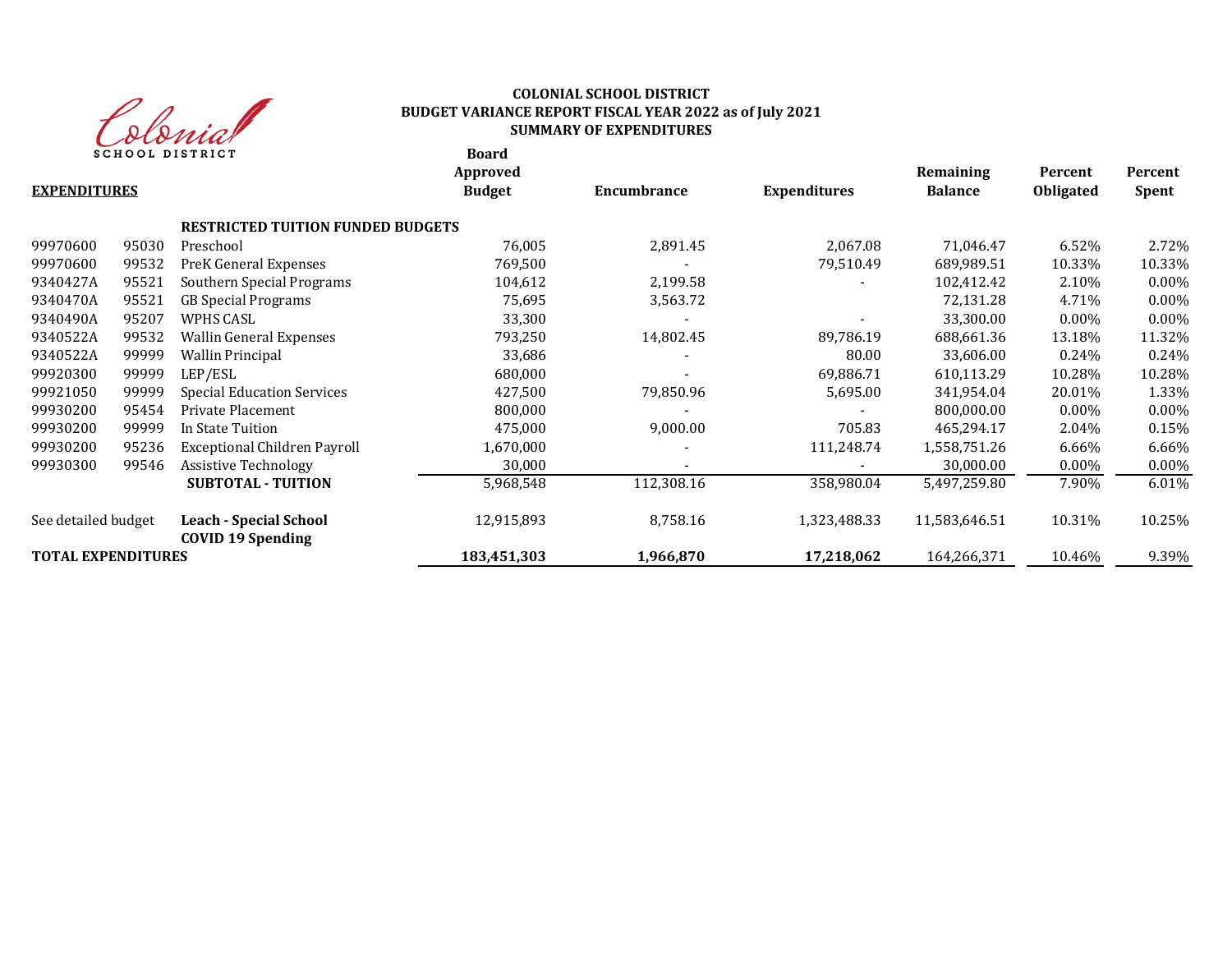

# **COLONIAL SCHOOL DISTRICT BUDGET VARIANCE REPORT FISCAL YEAR 2022 as of July 2021 DETAIL COST CENTERS**

| <b>Operating Program</b>  |       |                                                                     | <b>Board</b><br><b>Budget</b> | <b>Encumbrance</b> | <b>Expenditures</b> |              | Remaining<br><b>Balance</b> | Percent<br>Obligated | Percent<br>Spent |
|---------------------------|-------|---------------------------------------------------------------------|-------------------------------|--------------------|---------------------|--------------|-----------------------------|----------------------|------------------|
|                           |       | General District Expenses - Summarized on page 6 - Detail of budget |                               |                    |                     |              |                             |                      |                  |
| 99900300                  | 99999 | Audit                                                               | 9,500                         |                    |                     |              | 9,500.00                    | 0.00%                | 0.00%            |
|                           |       | Insurance                                                           | 238,115                       |                    |                     |              | 238,115.00                  | 0.00%                | 0.00%            |
|                           |       | Data Service Center                                                 | 397,643                       |                    |                     |              | 397,643.00                  | $0.00\%$             | $0.00\%$         |
|                           |       | One Time Items                                                      | 237,500                       |                    |                     |              | 237,500.00                  | 0.00%                | 0.00%            |
|                           |       | Contingency                                                         | 95,000                        |                    |                     |              | 95,000.00                   | 0.00%                | 0.00%            |
| <b>TOTAL EXPENDITURES</b> |       |                                                                     | 977,758                       | $\blacksquare$     | $\sim$              |              | 977,758.00                  | 0.00%                | 0.00%            |
| <b>CHILD NUTRITION</b>    |       |                                                                     |                               |                    |                     |              |                             |                      |                  |
| <b>TOTAL EXPENDITURES</b> |       |                                                                     | 9,145,000 0                   | 1,549              | 909,007             |              | 8,234,444.30                | 9.96%                | 9.94%            |
| <b>TRANSPORTATION</b>     |       |                                                                     |                               |                    |                     |              |                             |                      |                  |
| <b>TOTAL EXPENDITURES</b> |       |                                                                     | 7,620,345                     | 241,041            | 646,293             |              | 6,733,011.30                | 11.64%               | 8.48%            |
|                           |       | JOHN G. LEACH - Summarized on page 8 - Detail of budget             |                               |                    |                     |              |                             |                      |                  |
| 9340427A                  | 99999 | Southern Integration Program                                        | $\mathbf{0}$                  |                    |                     | 0.00         |                             |                      |                  |
| 9340474A                  | 99999 | George Read Integration Program                                     | $\mathbf{0}$                  | 1,158.56           |                     | 1,158.56     | (1, 158.56)                 |                      |                  |
| 9340490A                  | 99999 | William Penn Integration Program                                    | $\Omega$                      |                    |                     | 0.00         |                             |                      |                  |
| 9340522A                  | 99999 | <b>Wallin Adult Integration</b>                                     | $\Omega$                      |                    |                     | 0.00         |                             |                      |                  |
| 9340514A                  | 99999 | Leach Principal's Budget                                            | 69,123                        | 5,123.80           | 402.37              | 5,526.17     | 63,596.83                   | 7.99%                | 0.58%            |
| 9340514A                  | 95254 | <b>Vocational Expenses</b>                                          | 5,130                         |                    |                     | 0.00         | 5,130.00                    | 0.00%                | 0.00%            |
| 9340514A                  | 99545 | <b>Related Services</b>                                             | 8,550                         |                    |                     | 0.00         | 8,550.00                    | $0.00\%$             | 0.00%            |
| 9340514A                  | 99546 | <b>Assistive Technology</b>                                         | 10,260                        |                    |                     | 0.00         | 10,260.00                   | $0.00\%$             | 0.00%            |
| 9340514A                  | 95468 | Summer School                                                       | 8,550                         |                    |                     | 0.00         | 8,550.00                    | 0.00%                | 0.00%            |
| 99900300                  | 95228 | Substitutes                                                         | 14,250                        |                    | 1,826.84            | 1,826.84     | 12,423.16                   | 12.82%               | 12.82%           |
| 99900300                  | 99999 | General (Incl. Transportation)                                      | 802,750                       | 2,475.80           | 684.27              | 3,160.07     | 799,589.93                  | 0.39%                | 0.09%            |
| 99940200                  | 99999 | <b>Division I Salaries</b>                                          | 8,294,389                     |                    | 857,702.10          | 857,702.10   | 7,436,686.90                | 10.34%               | 10.34%           |
| 99940400                  | 99999 | Local Salaries & Benefits                                           | 3,634,761                     |                    | 462,832.24          | 462,832.24   | 3,171,928.76                | 12.73%               | 12.73%           |
| 99960200                  | 95419 | Energy/Utilities                                                    | 55,000                        |                    | 40.51               | 40.51        | 54,959.49                   | 0.07%                | 0.07%            |
| 99970200                  | 99999 | Minor Capital                                                       | 13,130                        |                    |                     | 0.00         | 13,130.00                   | 0.00%                | 0.00%            |
| <b>TOTAL EXPENDITURES</b> |       |                                                                     | 12,915,893                    | 8,758              | 1,323,488           | 1,332,246.49 | 11,583,646.51               | 10.31%               | 10.25%           |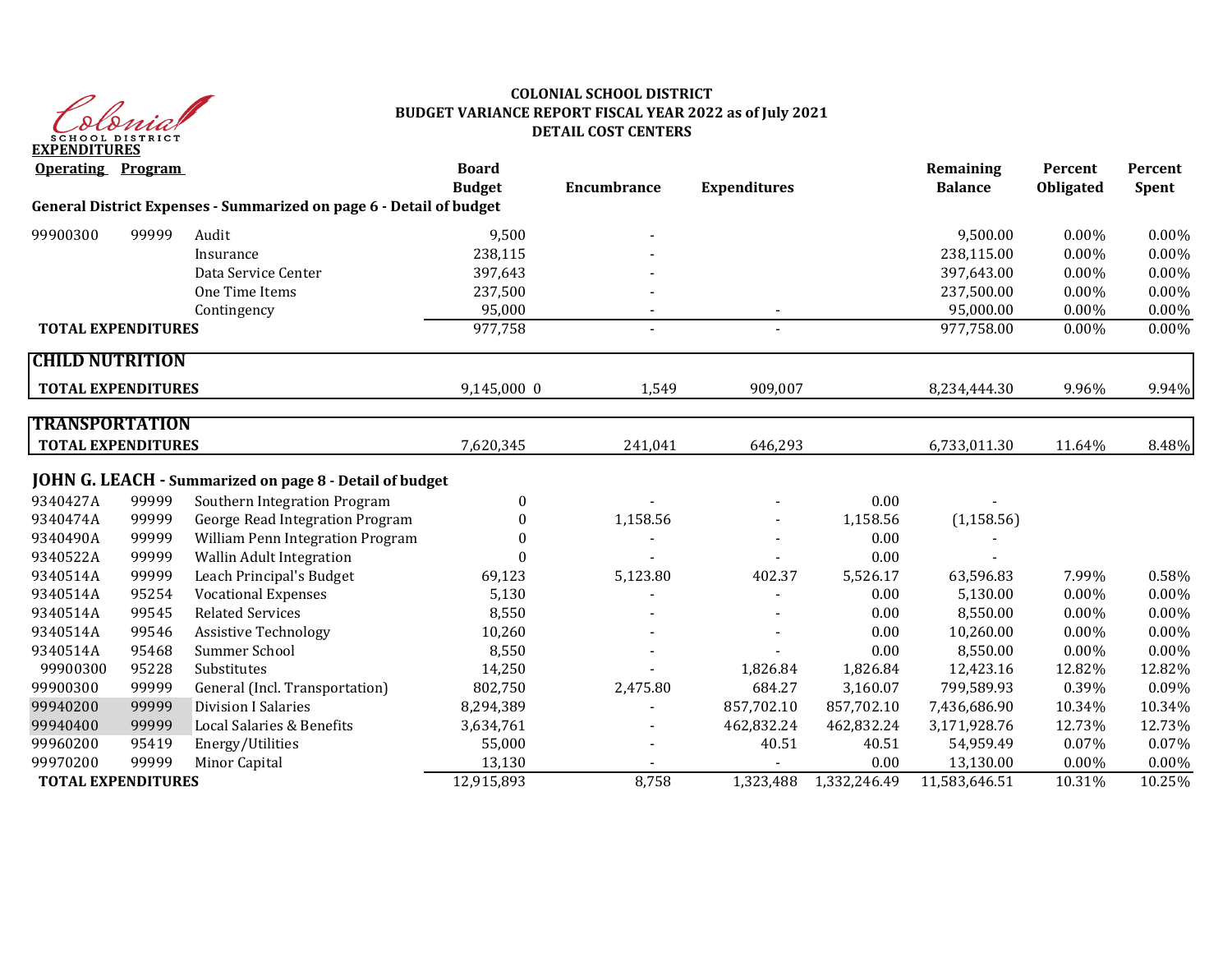Colonial SCHOOL DISTRICT

# **COLONIAL SCHOOL DISTRICT BUDGET VARIANCE REPORT FISCAL YEAR 2022 as of July 2021 LOCAL TAX COLLECTIONS**

| Month                  | <b>Current</b><br><b>Expense</b> | Debt<br><b>Service</b> | <b>Tuition</b> | <b>MCI</b> |
|------------------------|----------------------------------|------------------------|----------------|------------|
| July                   | 76,715.48                        | 10,381.66              | 25,094.10      | 6,175.66   |
| August                 |                                  |                        |                |            |
| September              |                                  |                        |                |            |
| October                |                                  |                        |                |            |
| November               |                                  |                        |                |            |
| December               |                                  |                        |                |            |
| January                |                                  |                        |                |            |
| February               |                                  |                        |                |            |
| March                  |                                  |                        |                |            |
| April                  |                                  |                        |                |            |
| May                    |                                  |                        |                |            |
| June                   |                                  |                        |                |            |
| Transfers to Leach     |                                  |                        |                |            |
| Sr Citizen Prop Relief |                                  |                        |                |            |
| <b>Total Collected</b> | 76,715.48                        | 10,381.66              | 25,094.10      | 6,175.66   |
| <b>Budget</b>          | 48,557,940                       | 3,702,830              | 6,728,774      | 2,931,407  |
| % Collected            | 0.16%                            | 0.28%                  | 0.37%          | 0.21%      |

Receipts are recorded in the month in which they are received.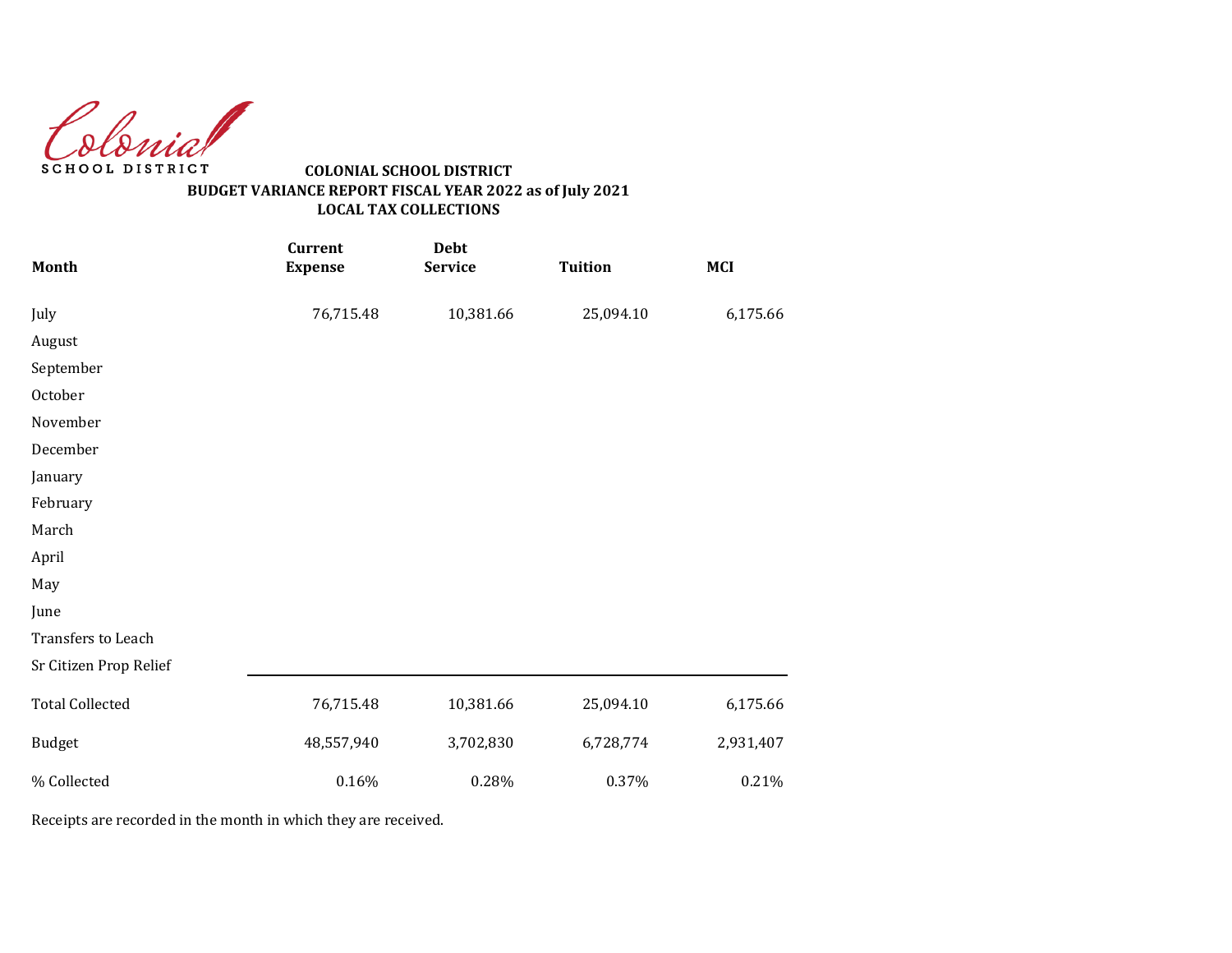

#### **COLONIAL SCHOOL DISTRICT COMPARISON OF LOCAL FUND PROPERTY TAX RECEIPTS FOR CURRENT OPERATIONS WITH THE PRIOR TWO FISCAL YEARS**

| Month                       | <b>Fiscal Year 2020</b> | <b>Fiscal Year 2021</b> | <b>Fiscal Year 2022</b> |
|-----------------------------|-------------------------|-------------------------|-------------------------|
| July                        | 28,036.81               | 113,467.14              | 76,715.48               |
| August                      | 979,008.51              | 1,379,263.70            |                         |
| September                   | 6,045,626.70            | 5,625,354.33            |                         |
| October                     | 38,434,095.70           | 38,887,652.54           |                         |
| November                    | 649,865.52              | 553,984.40              |                         |
| December                    | 277,872.51              | 221,914.33              |                         |
| January                     | 170,989.00              | 497,688.34              |                         |
| February                    | 159,408.88              | 323,948.16              |                         |
| March                       | 272,063.86              | 295,745.71              |                         |
| April                       | 93,456.86               | 123,981.25              |                         |
| May                         | 107,775.26              | 86,547.78               |                         |
| June                        | 104,933.93              | 252,760.63              |                         |
| Senior Citizens' Tax Rebate | 1,137,985.58            |                         |                         |
| Year To Date Receipts       | 48,461,119.12           | 48,362,308.31           | 76715.48                |
| Projected Tax Receipts      | \$47,084,564            | 48,494,822              | 48,557,940              |
| % of Annual Tax Collections | 102.92%                 | 99.73%                  | 0.16%                   |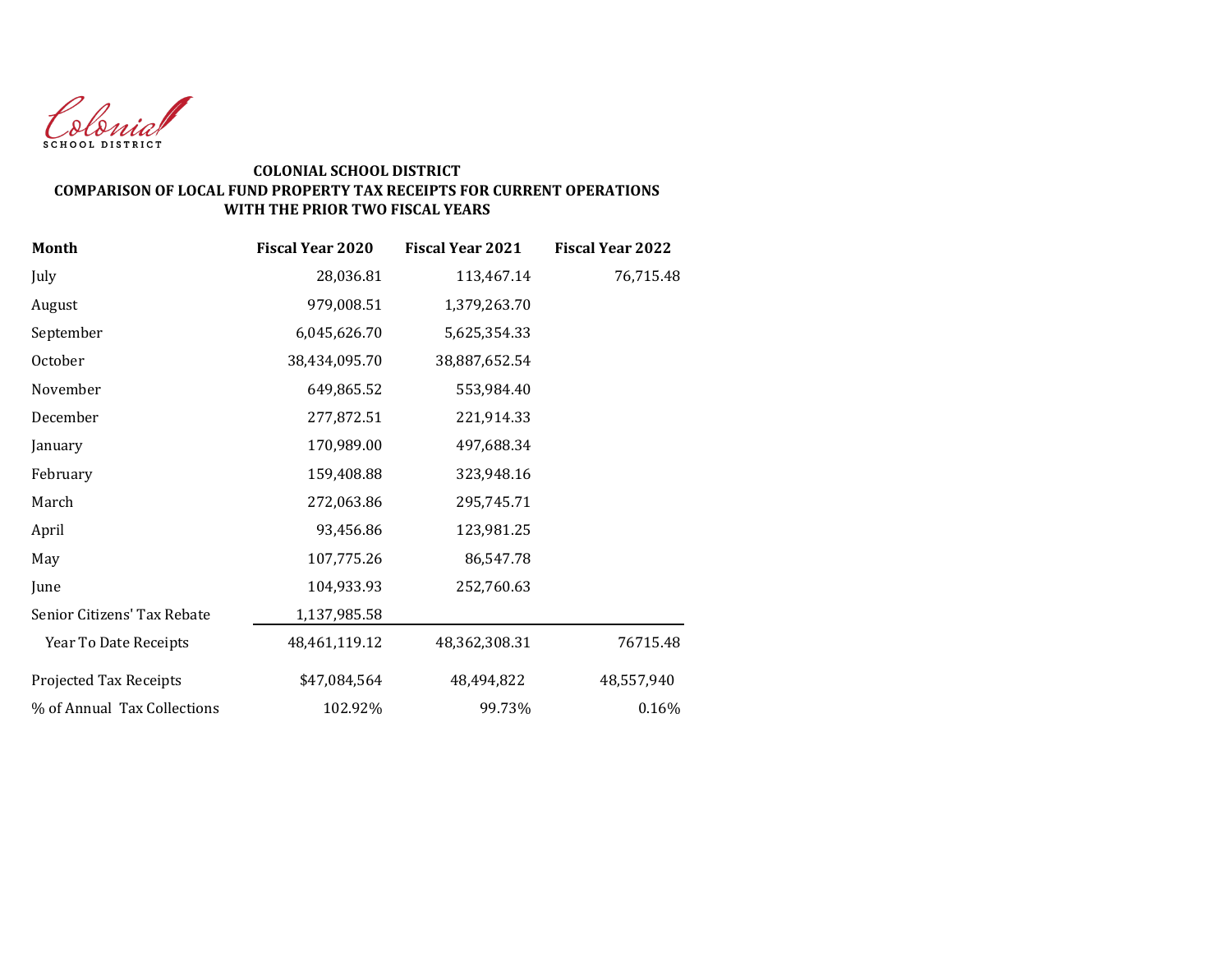Christ SCHOOL DISTRICT

#### **COLONIAL SCHOOL DISTRICT BUDGET VARIANCE REPORT FISCAL YEAR 2022 as of July 2021 CREDIT CARD PURCHASES**

Credit cards are issued to Colonial employees under special circumstances and only with the approval of the CFO and Superintendent. Cards are used when Purchase orders and/or checks are not accepted or feasible and for travel.

|                             | <b>Name</b>              | <b>Trans Date</b> | <b>Merchant</b>                     | <b>Amount</b> | <b>Description</b>                |
|-----------------------------|--------------------------|-------------------|-------------------------------------|---------------|-----------------------------------|
| Maintenance/Facilities      | Amoroso, Lisa Marie      |                   | 7/26/2021 AMZN MKTP US*2E28Q6UP0    | \$<br>27.89   | Supplies                          |
| <b>Nutrition Supervisor</b> | Angelucci, A Paula       |                   | 6/29/2021 THE WEBSTAURANT STORE INC | \$            | 2,463.82 Supplies                 |
|                             | Angelucci, A Paula       |                   | 6/30/2021 AMZN MKTP US*215UI2RZ2    | \$            | 37.99 Supplies                    |
|                             | Angelucci, A Paula       |                   | 7/1/2021 AMZN MKTP US*2191M6W62     | \$            | 55.98 Supplies                    |
|                             | Angelucci, A Paula       |                   | 7/27/2021 BROWN INDUSTRIES INC      | \$            | 104.49 Supplies                   |
| Chief Financial Officer     | Falcon, Emily M.         | 6/30/2021 CHIEF   |                                     | \$            | 5,800.00 Professional Development |
|                             | Falcon, Emily M.         |                   | 7/13/2021 PATS ELITE PIZZA BASIN RO | \$            | 165.41 Board Meeting              |
| <b>Business Office</b>      | Lockley, Jazmine La'rell |                   | 6/29/2021 CORWIN *LEARNING          | \$            | 799.00 Registration               |
| (Districtwide travel)       | Lockley, Jazmine La'rell |                   | 6/29/2021 KAGAN PROFESSIONAL DEVELO | \$<br>549.00  | Registration                      |
|                             | Lockley, Jazmine La'rell |                   | 6/29/2021 KAGAN PROFESSIONAL DEVELO | \$<br>549.00  | Registration                      |
|                             | Lockley, Jazmine La'rell |                   | 6/29/2021 KAGAN PROFESSIONAL DEVELO | \$<br>549.00  | Registration                      |
|                             | Lockley, Jazmine La'rell |                   | 6/29/2021 KAGAN PROFESSIONAL DEVELO | \$<br>549.00  | Registration                      |
|                             | Lockley, Jazmine La'rell |                   | 6/29/2021 KAGAN PUBLISHING INC      | 99.00         | Supplies                          |
|                             | Lockley, Jazmine La'rell |                   | 6/29/2021 KAGAN PUBLISHING INC      |               | 99.00 Supplies                    |
|                             | Lockley, Jazmine La'rell |                   | 6/29/2021 KAGAN PUBLISHING INC      | 99.00         | Supplies                          |
|                             | Lockley, Jazmine La'rell |                   | 6/29/2021 KAGAN PUBLISHING INC      | 99.00         | Supplies                          |
|                             | Lockley, Jazmine La'rell |                   | 6/30/2021 KAGAN PROFESSIONAL DEVELO | \$<br>549.00  | Registration                      |
|                             | Lockley, Jazmine La'rell |                   | 6/30/2021 KAGAN PUBLISHING INC      | 99.00         | Supplies                          |
|                             | Lockley, Jazmine La'rell |                   | 7/6/2021 CAESARS HOTEL & CASINO     | 998.88        | Lodging                           |
|                             | Lockley, Jazmine La'rell |                   | 7/6/2021 CAESARS HOTEL & CASINO     | 998.90        | Lodging                           |
|                             | Lockley, Jazmine La'rell |                   | 7/6/2021 CAESARS HOTEL & CASINO     | 998.88        | Lodging                           |
|                             | Lockley, Jazmine La'rell |                   | 7/6/2021 CAESARS HOTEL & CASINO     | 998.88        | Lodging                           |
|                             | Lockley, Jazmine La'rell |                   | 7/6/2021 CAESARS HOTEL & CASINO     | 998.88        | Lodging                           |
|                             | Lockley, Jazmine La'rell |                   | 7/6/2021 CAESARS HOTEL & CASINO     | 998.88        | Lodging                           |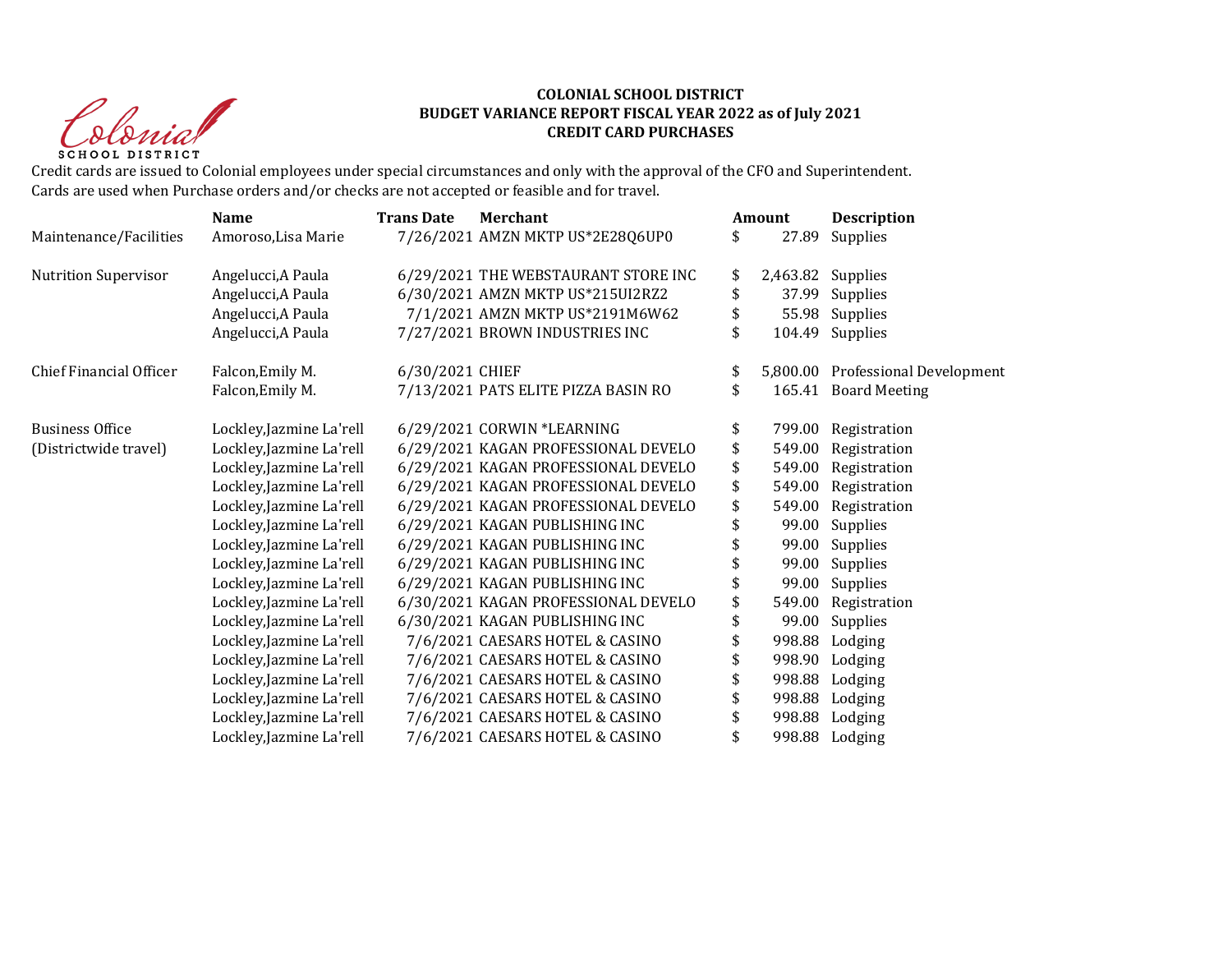Christ **SCHOOL DISTRICT** 

#### **COLONIAL SCHOOL DISTRICT BUDGET VARIANCE REPORT FISCAL YEAR 2022 as of July 2021 CREDIT CARD PURCHASES**

Credit cards are issued to Colonial employees under special circumstances and only with the approval of the CFO and Superintendent. Cards are used when Purchase orders and/or checks are not accepted or feasible and for travel.

|                          | <b>Name</b>              | <b>Trans Date</b> | <b>Merchant</b>                     | Amount         | <b>Description</b>  |
|--------------------------|--------------------------|-------------------|-------------------------------------|----------------|---------------------|
|                          | Lockley, Jazmine La'rell |                   | 7/6/2021 CAESARS HOTEL & CASINO     | \$<br>998.88   | Lodging             |
|                          | Lockley, Jazmine La'rell |                   | 7/6/2021 CAESARS HOTEL & CASINO     | \$             | 998.88 Lodging      |
|                          | Lockley, Jazmine La'rell |                   | 7/7/2021 AUGSBURGUNI                | \$             | 750.00 Registration |
|                          | Lockley, Jazmine La'rell |                   | 7/7/2021 PAYPAL *A2D EVENTS         |                | 99.00 Registration  |
|                          | Lockley, Jazmine La'rell |                   | 7/9/2021 CAESARS HOTEL & CASINO     |                | $(0.02)$ Credit     |
|                          | Lockley, Jazmine La'rell |                   | 7/9/2021 CAESARS HOTEL & CASINO     | \$             | $(0.02)$ Credit     |
|                          | Lockley, Jazmine La'rell |                   | 7/9/2021 CAESARS HOTEL & CASINO     |                | $(0.02)$ Credit     |
|                          | Lockley, Jazmine La'rell |                   | 7/9/2021 CAESARS HOTEL & CASINO     |                | $(0.02)$ Credit     |
|                          | Lockley, Jazmine La'rell |                   | 7/14/2021 STATE SUPERVISORS OF MATH | \$             | 60.00 Registration  |
|                          | Lockley, Jazmine La'rell |                   | 7/19/2021 EVENT* NATIONAL LITERA    | 69.00          | Registration        |
|                          | Lockley, Jazmine La'rell |                   | 7/20/2021 EVENT* NATIONAL LITERA    |                | 69.00 Registration  |
|                          | Lockley, Jazmine La'rell |                   | 7/20/2021 EVENT* NATIONAL LITERA    | \$<br>69.00    | Registration        |
|                          | Lockley, Jazmine La'rell |                   | 7/26/2021 WPY*BELLA BIKOWSKY PHD ED | \$<br>168.00   | Registration        |
|                          | Lockley, Jazmine La'rell |                   | 7/26/2021 WPY*BELLA BIKOWSKY PHD ED | \$<br>168.00   | Registration        |
|                          | Lockley, Jazmine La'rell |                   | 7/26/2021 WPY*BELLA BIKOWSKY PHD ED | \$<br>168.00   | Registration        |
| <b>Business Office</b>   | Miller, Cindy L          |                   | 6/29/2021 AMAZON.COM*292PU1CV0      | \$             | 721.98 Supplies     |
| (Districtwide purchases) | Miller, Cindy L          |                   | 7/1/2021 EMA*EMMA EMAIL MARKETING   | \$<br>132.00   | Marketing           |
|                          | Miller, Cindy L          |                   | 7/13/2021 FACEBK HE5AD6XYW2         | 250.00         | Marketing           |
|                          | Miller, Cindy L          |                   | 7/13/2021 YOAST B.V. MERCHANTREFERE | 71.20          | Supplies            |
|                          | Miller, Cindy L          |                   | 7/13/2021 INTERNATIONAL TRANSACTION | \$<br>1.07 Fee |                     |
|                          | Miller, Cindy L          |                   | 7/19/2021 JOTFORM INC.              | \$<br>16.86    | Marketing           |
|                          | Miller, Cindy L          |                   | 7/19/2021 FACEBK MWW5M6BZW2         | 250.00         | Marketing           |
|                          | Miller, Cindy L          |                   | 7/23/2021 BESTBUYDIRECT238696973    | \$<br>1,686.67 | Supplies            |
|                          | Miller, Cindy L          |                   | 7/24/2021 FACEBK C69PN6XYW2         | \$<br>250.00   | Marketing           |
|                          | Miller, Cindy L          |                   | 7/31/2021 FACEBK RA9FA53ZW2         | \$             | 336.34 Marketing    |
| <b>Business Office</b>   | Papanicolas, Leslie Fay  |                   | 7/6/2021 EDWEEK DIGITAL OPED        | \$<br>40.00    | Subscription        |
| (Districtwide purchases) | Papanicolas, Leslie Fay  |                   | 7/7/2021 DIGITALOCEAN.COM           | 57.52          | Web services        |
|                          | Papanicolas, Leslie Fay  | 7/8/2021 NSPRA    |                                     | 285.00         | Registration        |
|                          |                          |                   | <b>TOTAL</b>                        | 26,404.20      |                     |